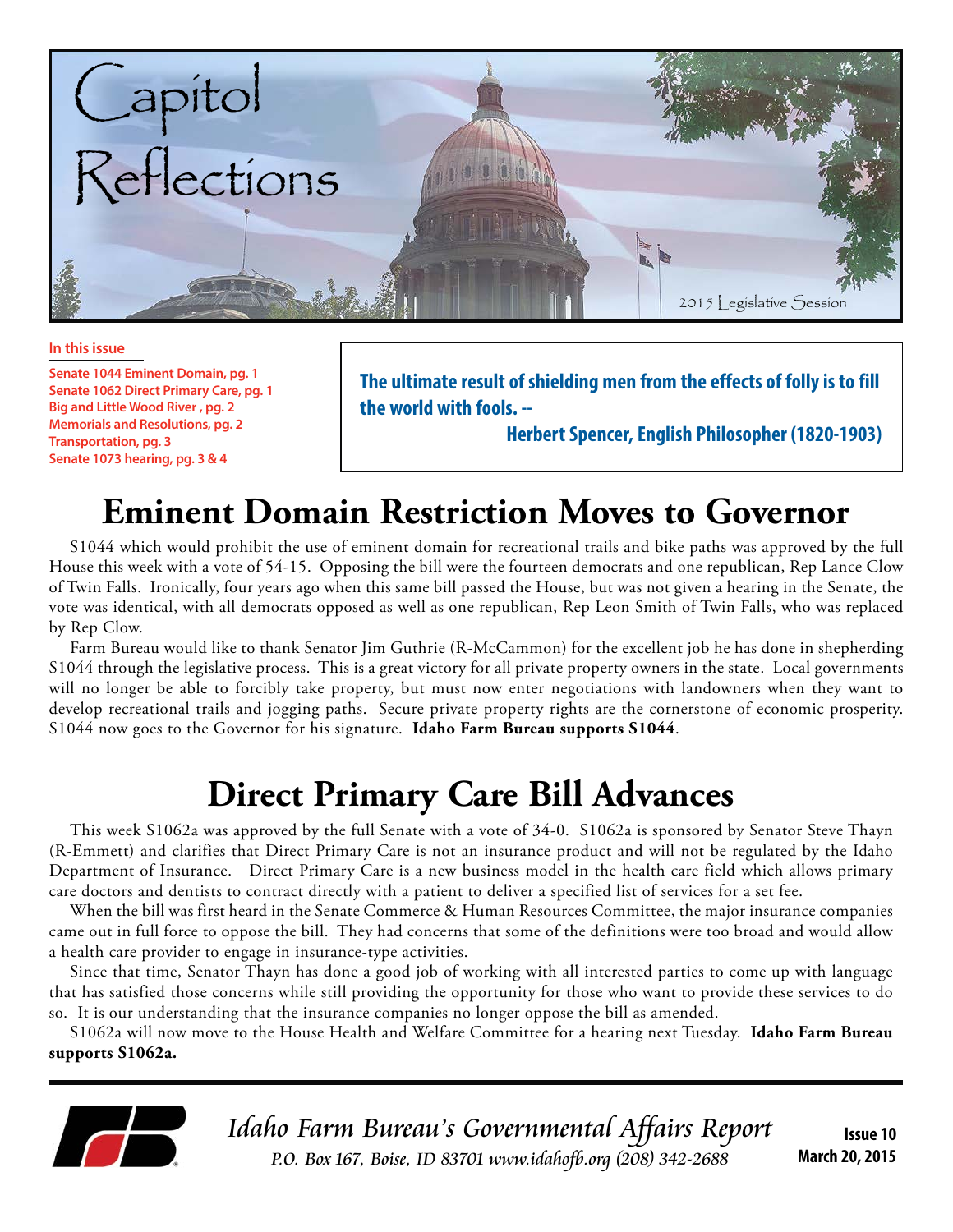## **Big and Little Wood River Water Call**

On February 12, 2015 members of the Big Wood and Little Wood Water Users Association filed a "Request for Administration of Water Rights under the Prior Appropriation Doctrine."

That is the terminology generally used in the legal practice to announce that a water call has been made. The filing delivered to Idaho Department of Water Resources (IDWR) Director Gary Spackman states, "In 1980, your predecessor issued a policy memorandum declaring surface water in the Big Wood River basin, upstream from Magic Reservoir, as full appropriated. Following the issuance of the policy memorandum, no new water permits for consumptive purposes were issued for diversion of surface water from the Big Wood River, or its tributaries, above Magic Reservoir. However, the Department continued to issue water permits for the consumptive use of groundwater within the Wood River Valley aquifer system."

In June of 1991, Big Wood River Ground Water Management Area was created that included groundwater located in the Wood River Valley and the Camas Creek drainage above Magic Reservoir, also the Silver Creek/Bellevue triangle area.

The filing goes on to say that a 1991 IDWR order includes a finding that the surface and ground waters of this area are interconnected and that diversion of groundwater from wells can deplete the surface water flows in streams and rivers. The water users assert that by allowing additional ground water diversions, a declining trend in ground water levels in area wells has been measured over time. This has resulted in a significantly reduced average flow in Silver Creek and Big Wood River. The declining surface flow has caused premature curtailment of delivery of water to senior surface right owners.

On March 6, 2015, the IDWR acknowledged receiving the "Call Letter." A docket has been assigned and IDWR is now in the process of identifying and notifying potentially affected ground water users. The response letter further states that, "the Department will issue an order setting a date for the initial status conference soon."

#### **The Year of Memorials and Resolutions**

The end of the session appears to be approaching with going home bills that focus around increasing the transportation funding to address infrastructure needs and an education budget that includes implementing some recommendations made by the Governor's committee on K-12 education.

House and Senate Concurrent Resolutions and Memorials have been keeping the legislature busy during this entire session.

House Concurrent Resolution 12 seems interesting and worthy of mention. This legislation asks for consideration of a two year interim committee to undertake and complete a study of the Endowment Asset Issues of Importance to the State of Idaho and to monitor implementation of the recommendation of the Callen Report.

An interim committee of legislators was approved during the last session to investigate and study issues related to actions of the Idaho Board of Land Commissioners, the Idaho Department of Lands and the Endowment Investment Board that affect the State of Idaho. That bi-partisan interim committee voted unanimously to endorse the Callan Report findings and its recommendations.

Callan Associates is a consulting firm that was retained by the State Land Board in May of 2014 to review the findings and recommendations of the Land Board's subcommittee on endowment governance, to identify any governance shortcomings and make recommendations for improvements, to look at policies and procedures and to conduct an asset allocation study that combine land assets with financial assets. The Callan Report was issued on November 7, 2014 and made many suggestions as to where improvements in the managements of endowment lands could be considered to benefit the stability and financial viability of endowment lands.

Endowment trust lands are classified into the following areas:

**Forest Land** – Lands capable of regenerating and growing successive crops of commercial forest products and a sustainable basis.

**Agriculture** – Lands used for growing cultivated plants or agricultural produce (grains, vegetables, and/or fruits).

**Rangeland** – Lands supporting natural vegetation suitable for grazing by domestic livestock and wildlife.

**Commercial Real Estate** – Lands normally recognized as "commercial" in local zoning regulations, including retail and light industrial businesses, public facilities, energy resources (wind, hydro), communication sites, ski resorts, etc.

**Residential Real Estate** – Sales or leases of cottage/cabin/home sites.

**Minerals** – Includes the sale of sand and gravel, oil and gas, and other minerals including precious metals, decorative rock, phosphates, etc.

**Conservation** – Conservation lands are generally lands for which certain real property rights have been removed or otherwise restricted temporarily or permanently to maintain open space, preservation of habitat, natural areas, parks, or other such purposes.

**Recreation (Non-Commercial)** – Includes easements, leases, or licenses for dispersed recreational use (hunting, fishing, trapping, camping, hiking, trails).

Idaho Farm Bureau Federation is monitoring Concurrent Resolution 12.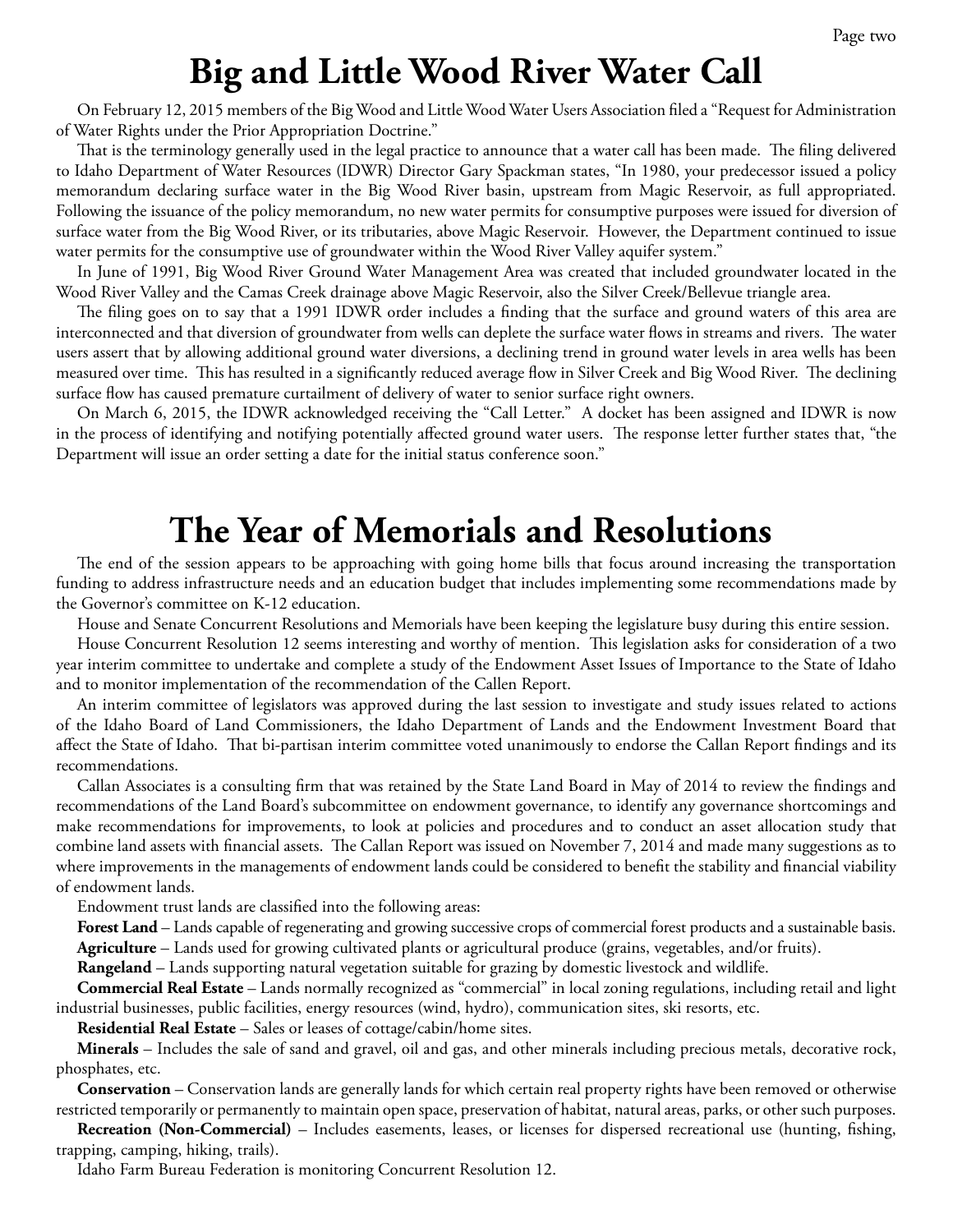## **Transfer Fees and Transportation Funding**

There are a number of bills that seek to raise funding for transportation that include a two cent increase in the transfer fee. Not very many people seem to understand what the transfer fee is, what it does and who pays it.

Essentially, the transfer fee is a tax on all petroleum products that are delivered or stored in Idaho. Currently, the fee is one cent per gallon and is collected from the petroleum distributor who receives fuel in Idaho, and it is passed on in the price of the fuel to the retailer and then ultimately, the consumer even though they are unaware of the fee.

The money that is collected from the transfer fee currently goes into the Idaho Petroleum Clean Water Trust Fund which is used to clean-up any leaking petroleum storage tanks. Since all fuels, whether they are used on the road or off-road, are stored in tanks, it makes sense for all fuel to pay into this account. All the fuel in the state has a direct connection with what this tax is used for.

However, it is completely inappropriate to increase this tax for the purpose of maintaining and building roads. This is wrong for two important reasons. The first is that it sets the precedent of taxing fuel that is never used on the roads to fund road maintenance and construction. Once you start down that path it is a very slippery slope. There is no direct connection between taxing off-road fuel and maintaining roads. It is like requiring a non-smoker to pay a cigarette tax devoted to cigarette related health care costs.

Many people mistakenly think that agriculture is the only sector which uses off-road fuel. That is incorrect. Mining, construction, aviation, railroads, and other types of off-road equipment also use off-road fuel. Furthermore, state and local governments are specifically allowed to use non-taxed fuel, even in their vehicles that are on the roads such as snow plows and school buses. This means that not only will many sectors of the economy be paying higher taxes for their off-road fuel, but many local governments will also be required to send money from their local budgets to the state for road maintenance if the transfer fee is increased.

Secondly, and perhaps just as importantly, the transfer fee is a hidden tax. Nobody knows it exists and nobody knows they are paying it. This is not a good way to set tax policy in Idaho. If we need to raise money for transportation, we should do it in an open and transparent manner. The citizens need to know what they are paying and where the money is coming from. The transfer fee will not be listed on the sticker at gas pumps which details state and federal fuel tax that is included in the price of fuel. However, the transfer fee is certainly included in the price.

This week H260 was sent to the floor with a "do pass" recommendation by the House Transportation Committee. Although it contains many interesting and unique ideas for increasing transportation funding which Farm Bureau does not oppose, it also includes raising the transfer fee by two cents. For that reason alone, Farm Bureau opposed H260, along with representatives from the Food Producers of Idaho and the Milk Producers of Idaho. We hope legislators and other user groups will recognize the impropriety of using the transfer fee as a vehicle to raise transportation funding. **Idaho Farm Bureau opposes any bill which increases the transfer fee.** 

## **"So Weird It's Gotta Be True"**

*A lot of strange legislative happenings have occurred under the Capitol Dome. This week's House Ag Committee hearing on S1073, a solid, straightforward bill that provides greater statutory clarity and authority over research into bio control of aquatic noxious weeds will stand out in the memories of those lucky enough to be present. It got bizarre to the point of being funny and is a classic example of not watching laws or sausages being made as well as perfect standing in the way of good. Apologies for the length. Read for yourself.* 

After a three year effort, Sen. Shawn Keough (R- Sandpoint) and Rep. Mat Erpelding (D-Boise) brought S1073 to clarify the law regarding bio control research over aquatic noxious weeds and to provide the Director of Agriculture and the Idaho State Department of Agriculture (ISDA) clearer authority to deal with this type research. In its original form the bill was very simple and direct, providing a few new definitions and adding specific responsibilities to the powers of the director and was a general, broad policy statement. Farm Bureau has always been a strong supporter of ISDA, state and county noxious weed and invasive species programs.

**Idaho Farm Bureau, Food Producers of Idaho and others have supported S1073 since early in the legislative session and continue to support the bill as amended**. A lot of people looked for bogey-men before supporting the bill. IFBF called former representative, Eric Anderson, who was at the forefront of the invasive species efforts during his service in the House, and Director of Agriculture, Celia Gould, with its concerns. Questions answered, Farm Bureau supported the bill, and then Food Producers of Idaho did as well. The bill did not receive any dissenting votes in either the Senate Ag Committee hearing or on the Senate floor.

continued page 4 After the bill cleared the Senate, it was reviewed by the Idaho Weed Control Association (IWCA). Certain members of that Board were obviously better Ghostbusters than everyone else and created huge alarm, enough to convince IWCA to oppose the